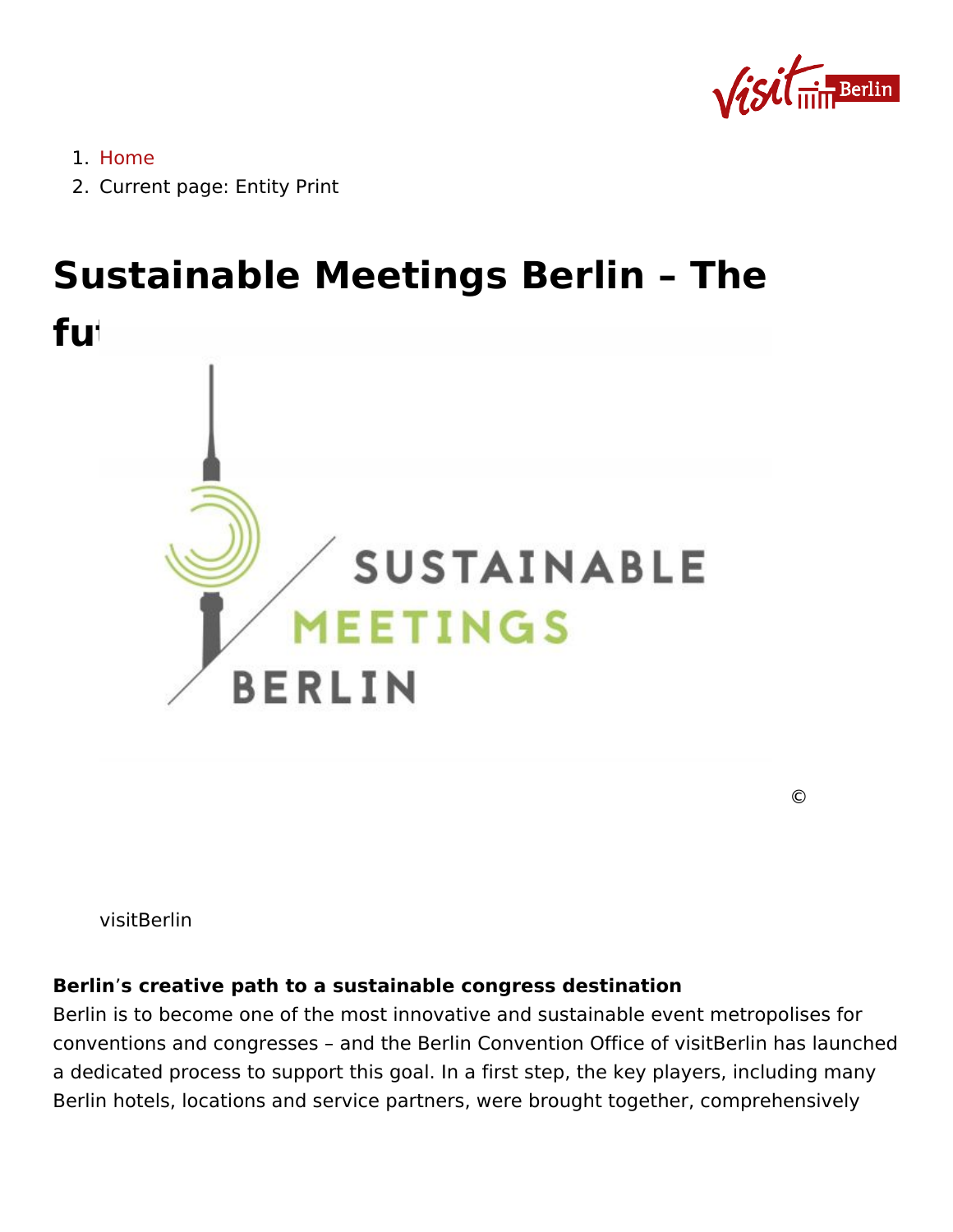informed about the main issues and integrated into the process. After this included  $\mathbf r$ the aim is to support these participants as they develop their susta services.

Here, a major role is playSeuds thay ntahbele Meetings Berlin online platfor launched by the Berlin Convention Office in. This platform makes it organisers to plan sustainable conferences, congresses, meetings and Sustainable Meetings Berlin is an initiative for sustainability tin the comprises three elements:

- The Sustainable Meetings Berlin certification psegvasimes a tool for service providers on the path to sustainable business, based on catalogue of criteria.
- The catalogue of criteria is developed with and for the industry.
- $\bullet$  On the nline platform event planners can find the certified sustaina providers centrally and at one glance, as well as ideas and tips event planning.
- The industry networaises awareness of sustainability, promotes j and capacity building and offers exchange of experience among topic.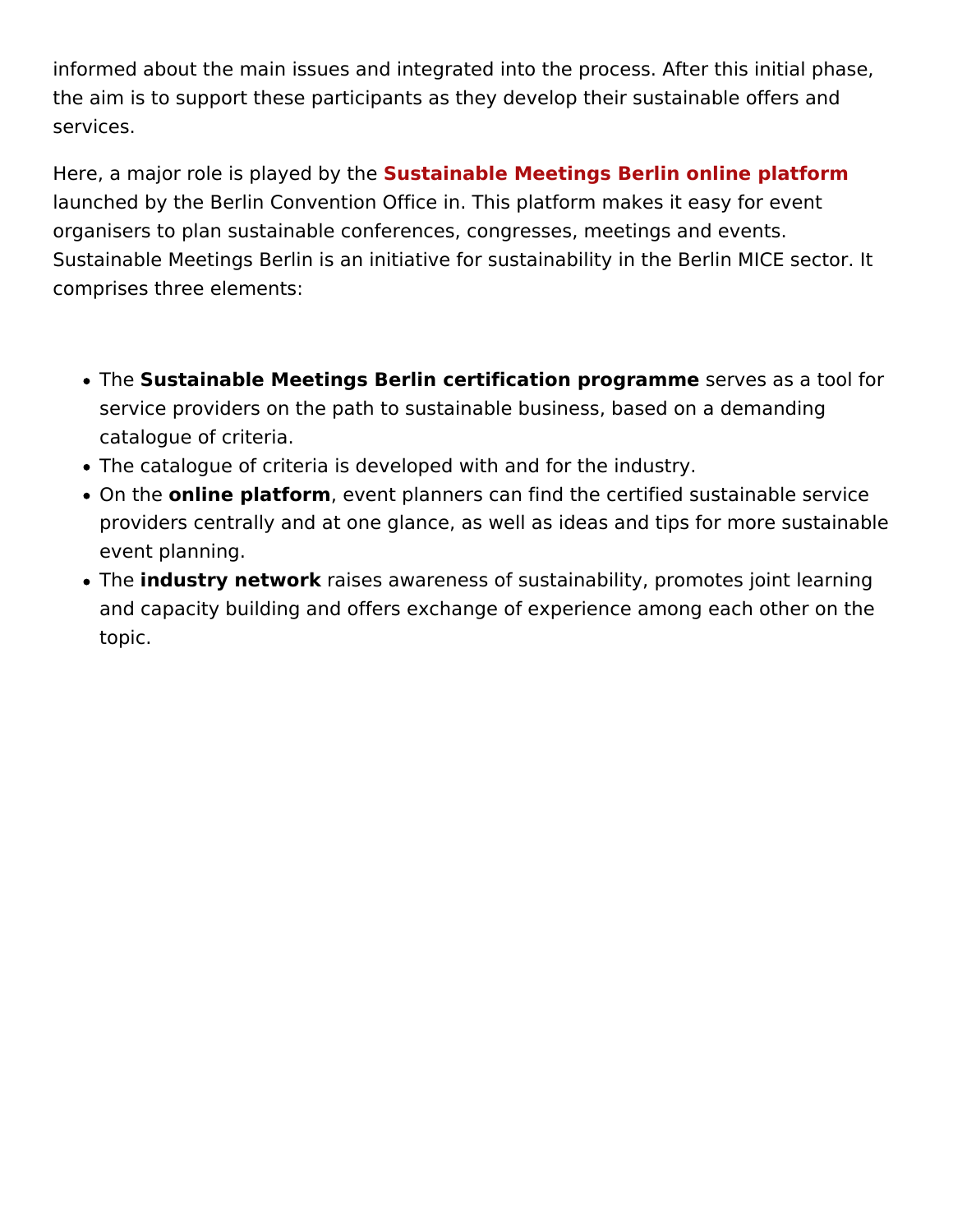

©

visitBerlin, Foto: Uwe Steinert

#### **Developed with the sector for the sector**

Sustainable Meetings Berlin has a range of advantages for users and participants. It gives event organisers a practical instrument for greater sustainability. With their participation in the Sustainable Meetings Berlin initiative, the Sustainable Partners have the chance to drive forward sustainability in their own company and gain expertise in this area. The sustainable services offered by the Sustainable Partners are presented transparently in the Meeting Guide Berlin.

The Sustainable Partners include Berlin agencies, hotels and locations, catering, transport and technical services evaluated for their sustainability and, in accordance with that evaluation, presented on the website. A set of special criteria based on internationally recognised frameworks and standards, such as the German Sustainability Code (DNK), the Global Reporting Initiative (GRI), the Eco-Management and Audit Scheme (EMAS) and various ISO standards were developed to evaluate sustainability in partner businesses and services. Here are some sample criteria from the four areas of Environment, Society, Business, and Governance, Risk and Compliance.

**Environment**: The organisation has put energy management processes in place, and these relate to all energy sources (electricity, fuels, etc.).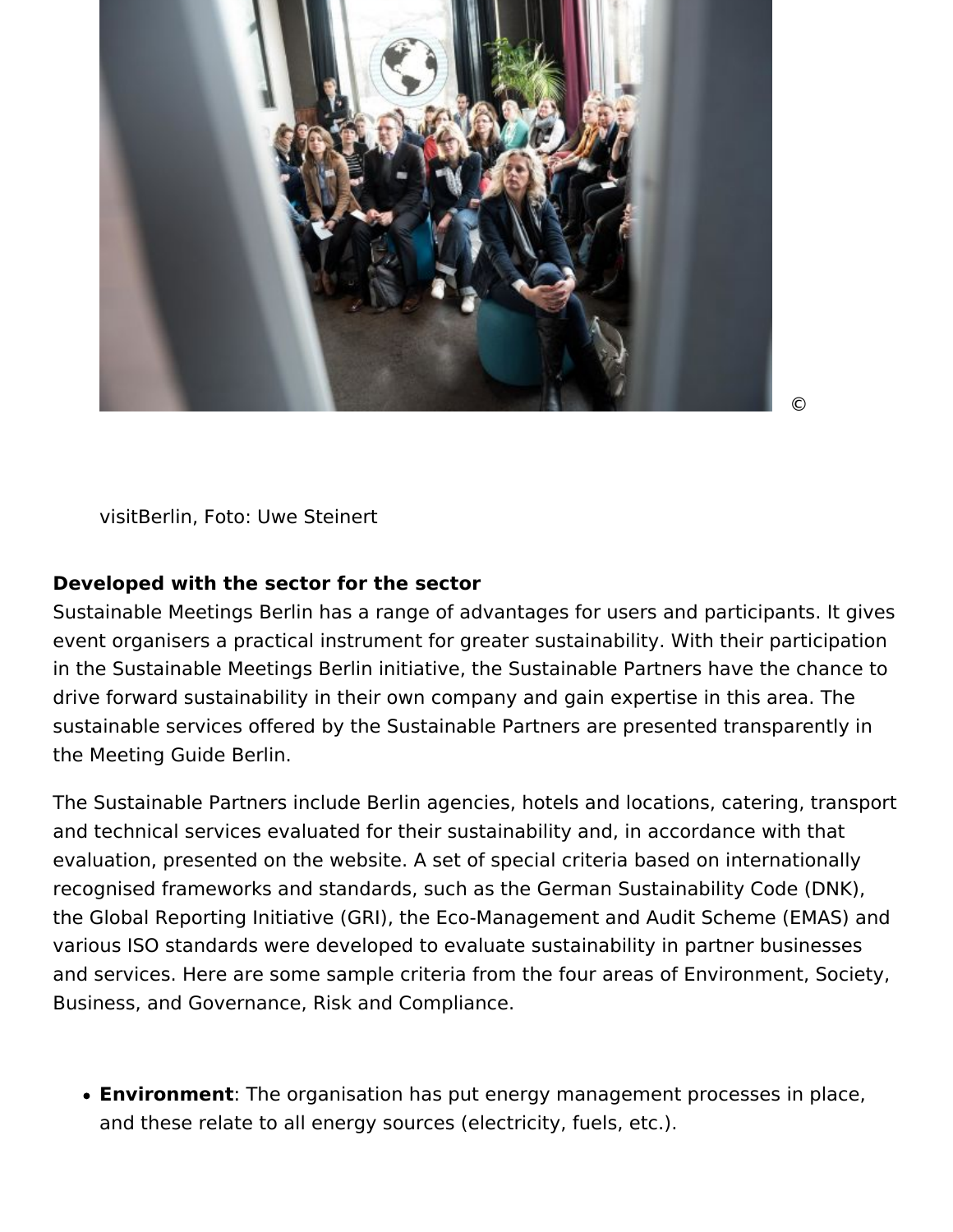- Governance, Risk & Compliame eorganisation has a sustainability place and has integrated it into the corporate strategy.
- Society The organisation has HR management and an HR plan in skills analysis, resource planning and strategic recruitment. In sustainability factors also play a role.
- BusinessThe organisation has firmly integrated user safety proc workflow and production processes.

Regular working meetings, workshops and meet-ups on sustainabilit place. An additional online platform offers a forum for an exchange share best practices.

The aim is to make events in Berlin more sustainable and, in a part strengthen and hone the city s profile as a sustainable congress de

More information visitBerlin.de/en/sustain

[Further topics in our sustainabilit](https://about.visitberlin.de/en/green-berlin)y special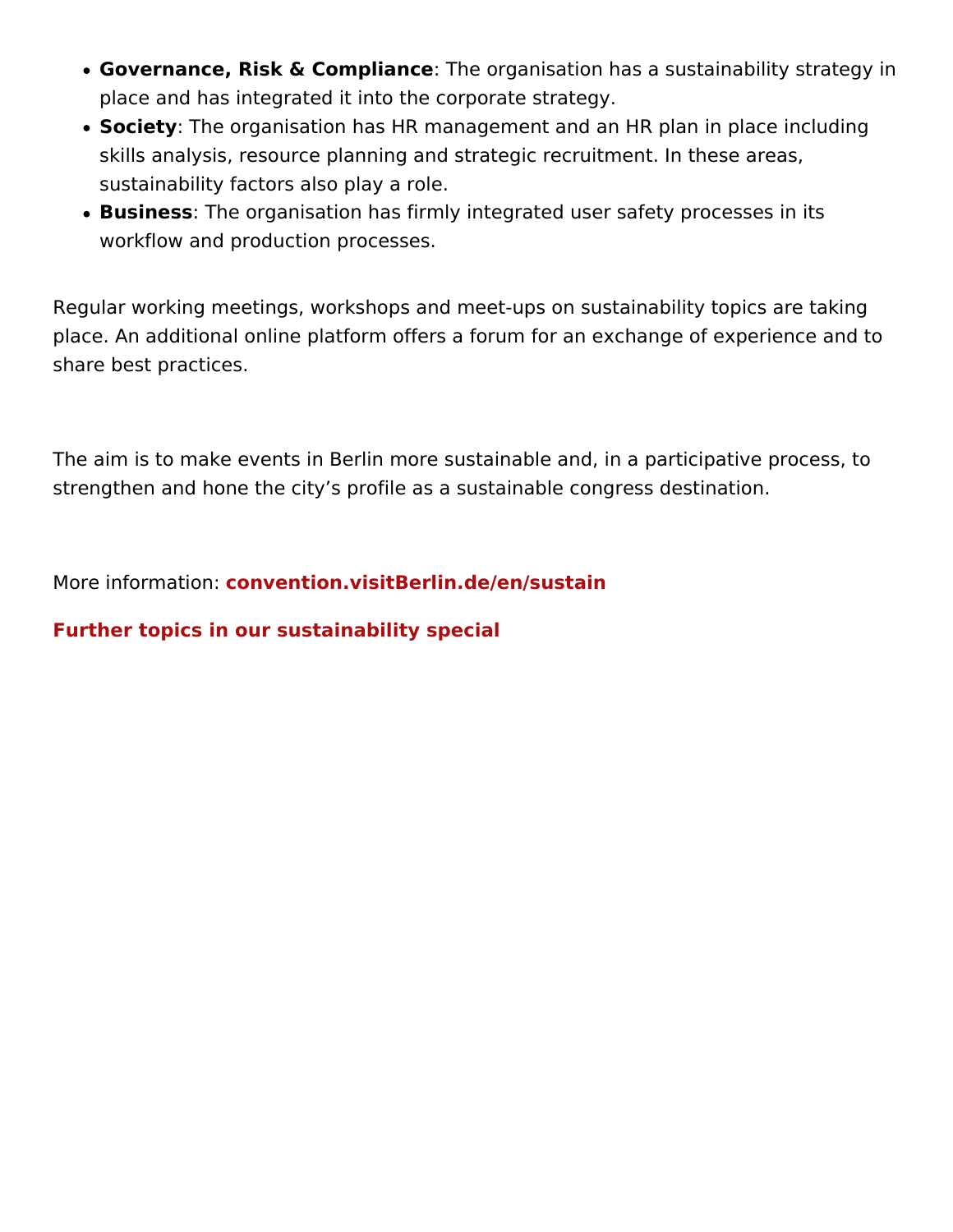© visitBerlin

[Further topics in our sustainabilit](https://about.visitberlin.de/en/green-berlin)y special

Together for Berlin

Our Sustainable Meetings partners strongly s Berlin as a sustainable congress destination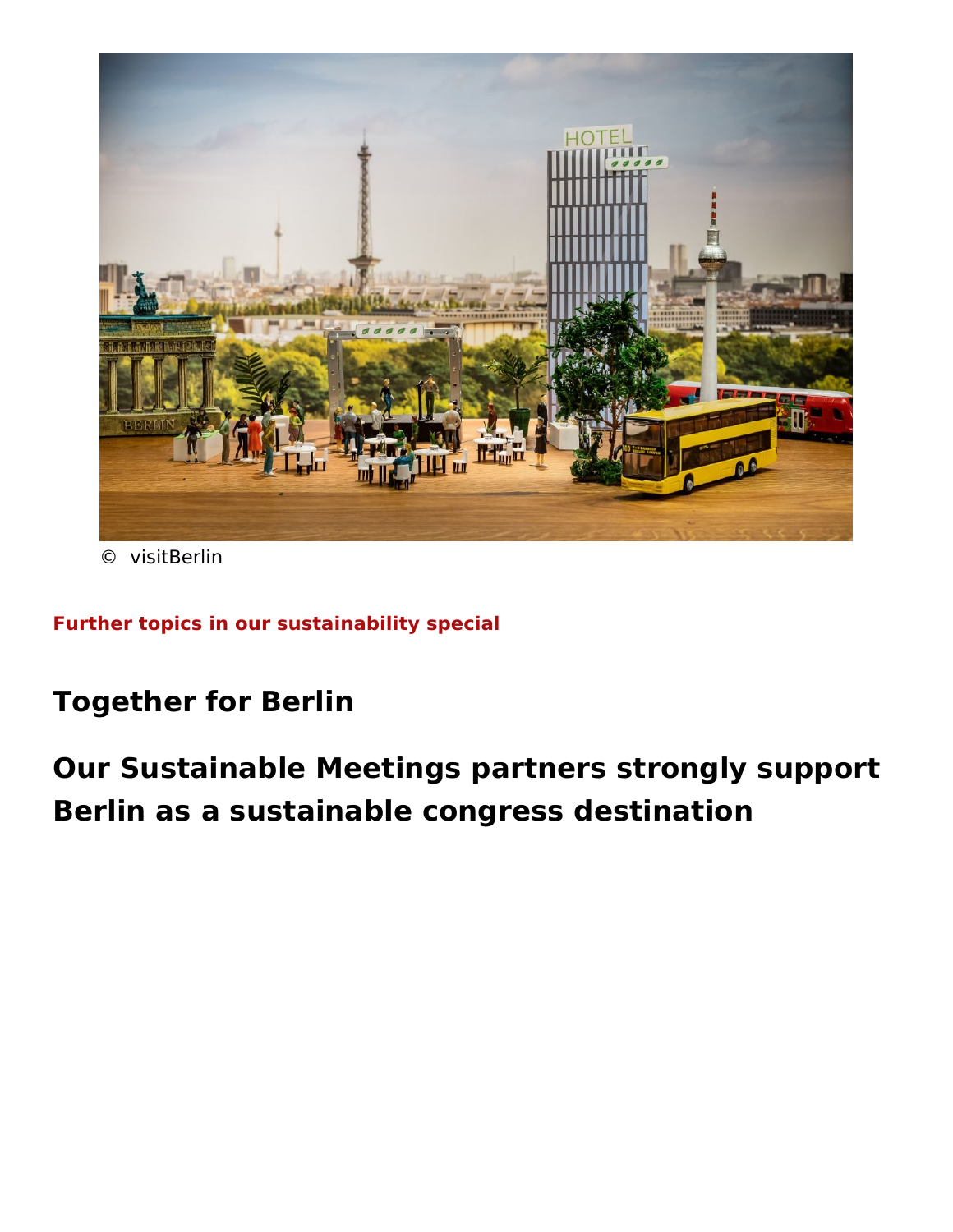

```
 ©
```
Anke Stopperich

"We are confirmed sustainability fans – a commitment evident in self-generated energy, bees on the roof, EMAS certification and much more. Sustainable Meetings Berlin inspires us with new ideas for more sustainability in this sector. "

### **Anke Stopperich, CEO Besondere Orte**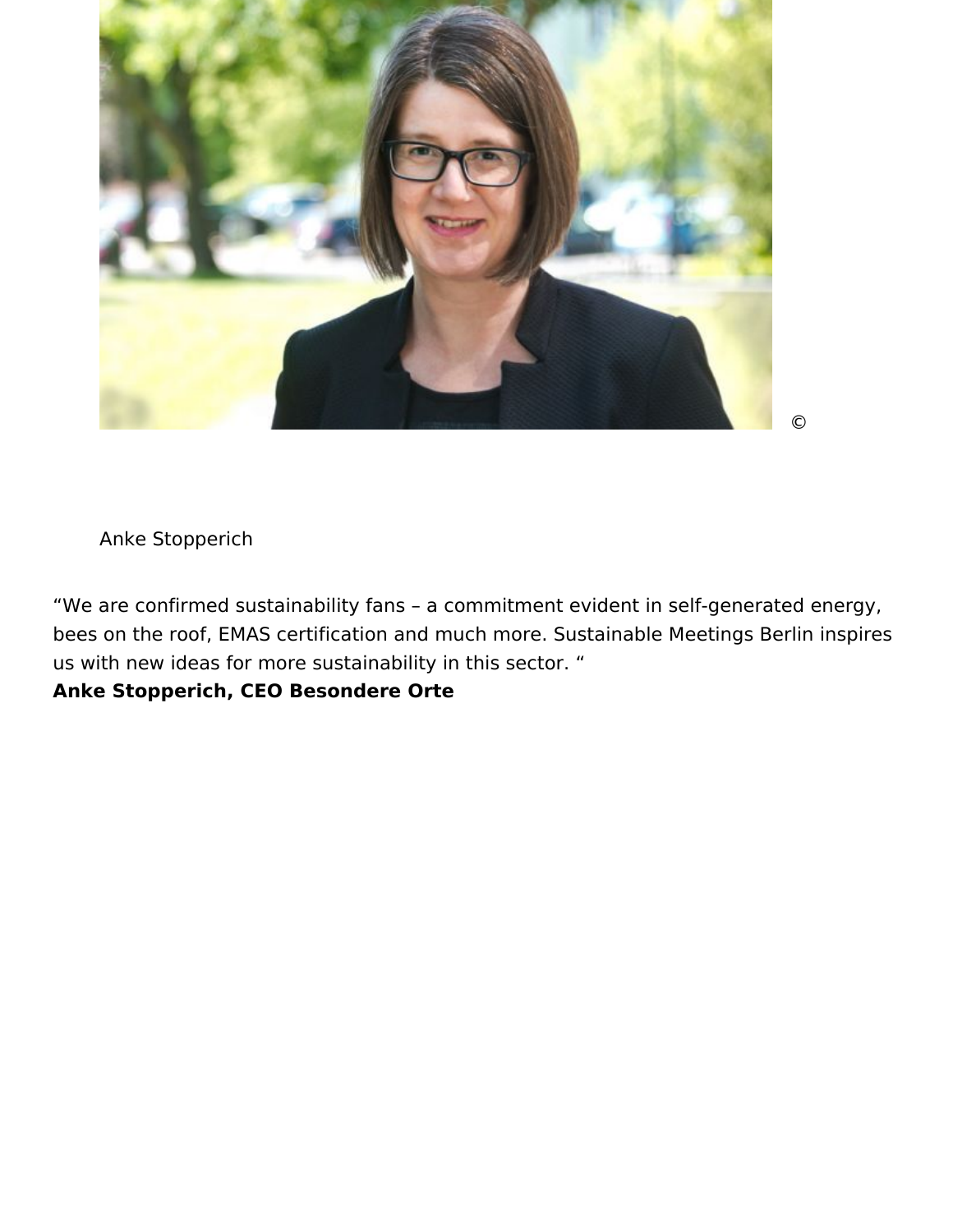

©

#### Berlin Event

"With Sustainable Meetings Berlin, we are working towards the goal of a sustainable Berlin. We share our beliefs and ideas, and show the opportunities for sustainable business activities and practices. For Berlin Event, sustainability is about customer value, competitive edge, saving resources and, above all, protecting the environment."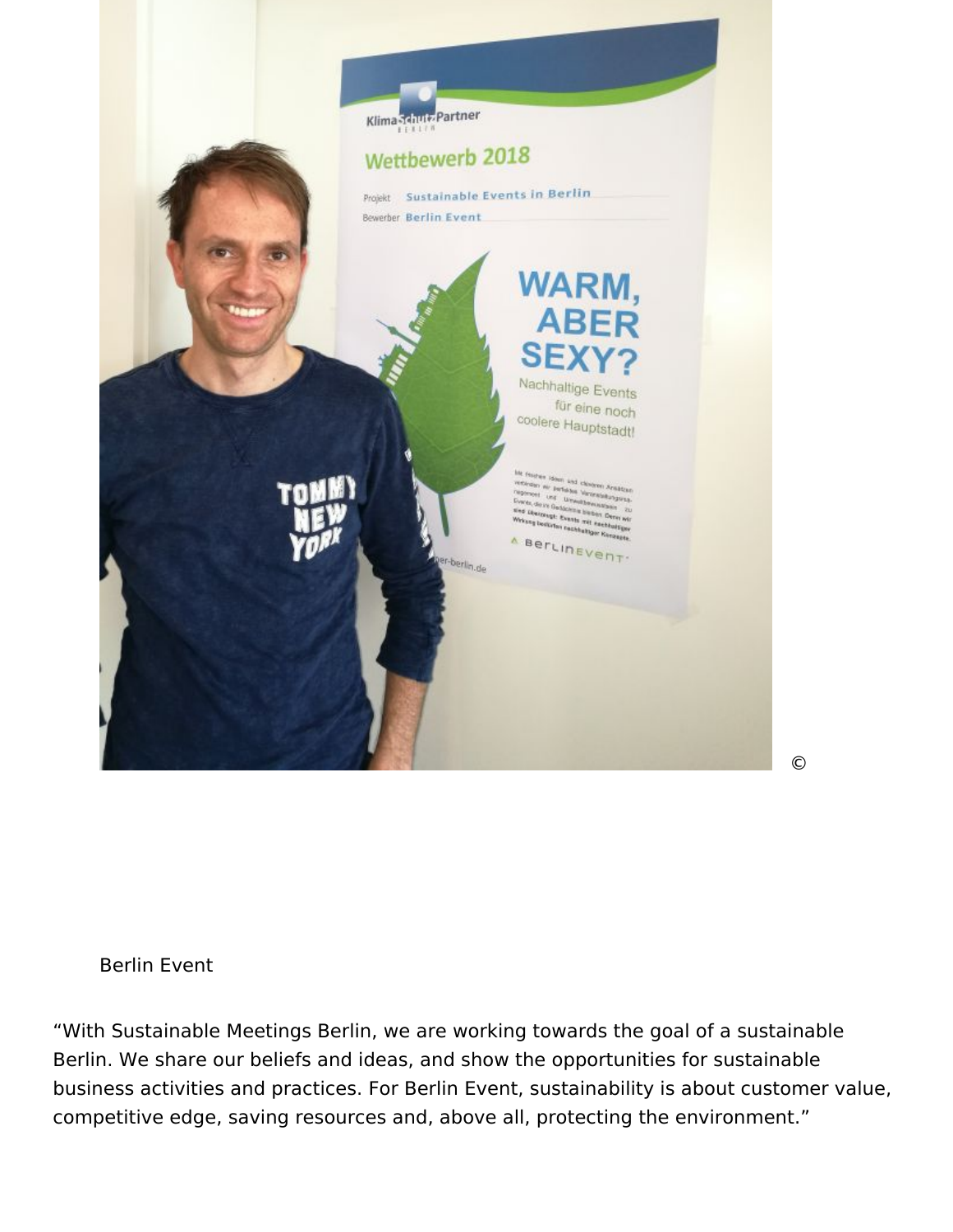



Party Rent Berlin

"The concept of sustainability goes far beyond my original understanding in the context of ecology and environment. The Sustainable Meetings Berlin guide offers every mediumsized company the opportunity to shed light on all necessary business processes and to gain a mindfulness for sustainable action. There has been enough talk - we must act!" **Stephan Mahnecke, Management of Party Rent Berlin Mahnecke GmbH**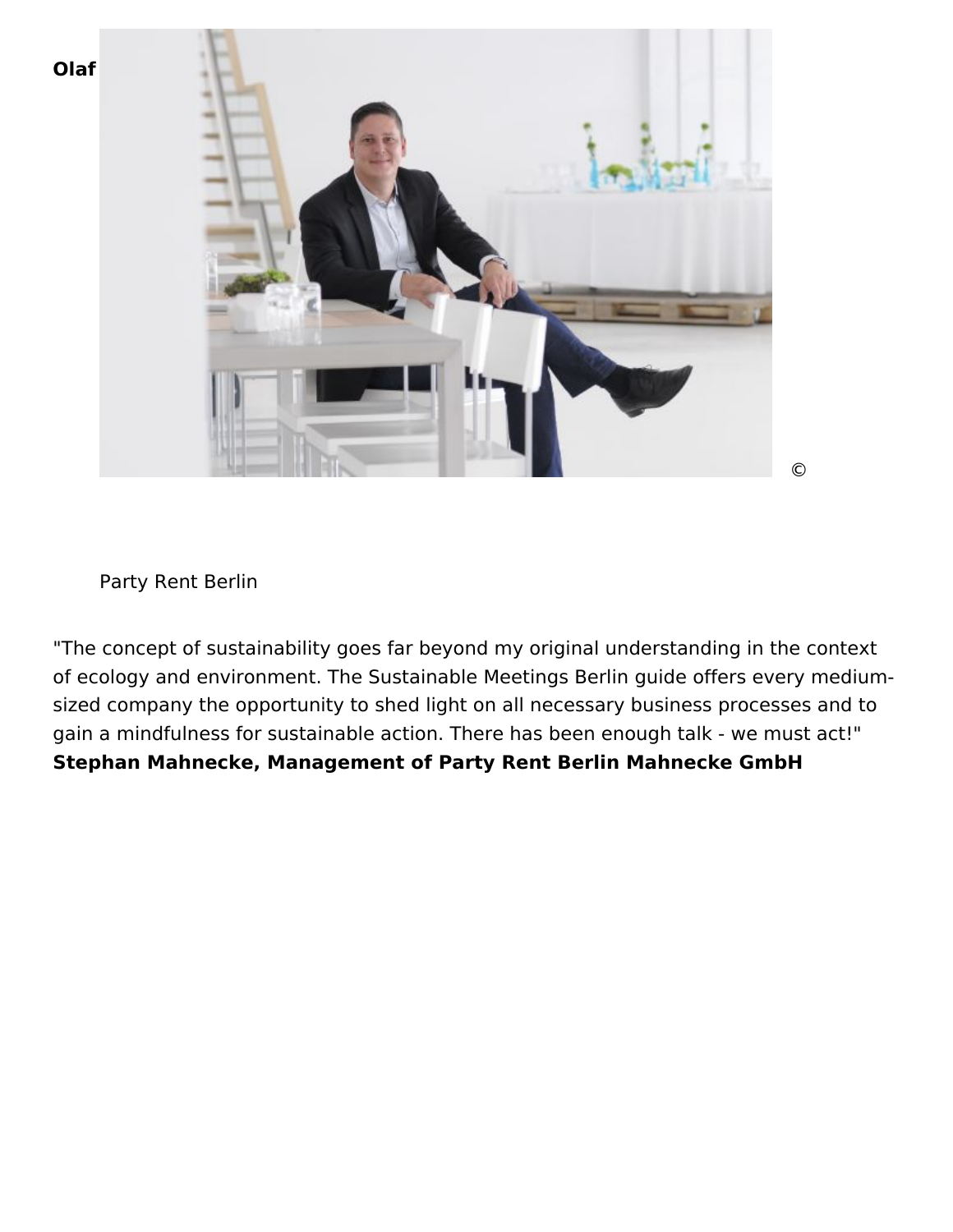

©

#### Rent4Event

"In RENT4EVENT's corporate development, the commitment to lived sustainability has a strong tradition and is an essential part of our company philosophy. As a service provider for the event sector, we have been climate-neutral since 2012, and have set ourselves the goal of making sustainability the basis of all our business decisions and processes. The Sustainable Meetings Berlin network allows us to learn from our colleagues' experience and introduce further change processes. "

**Manja Jessat, Sales and Communication Management RENT4EVENT GmbH Berlin**

## **11 tips for sustainable event management in Berlin**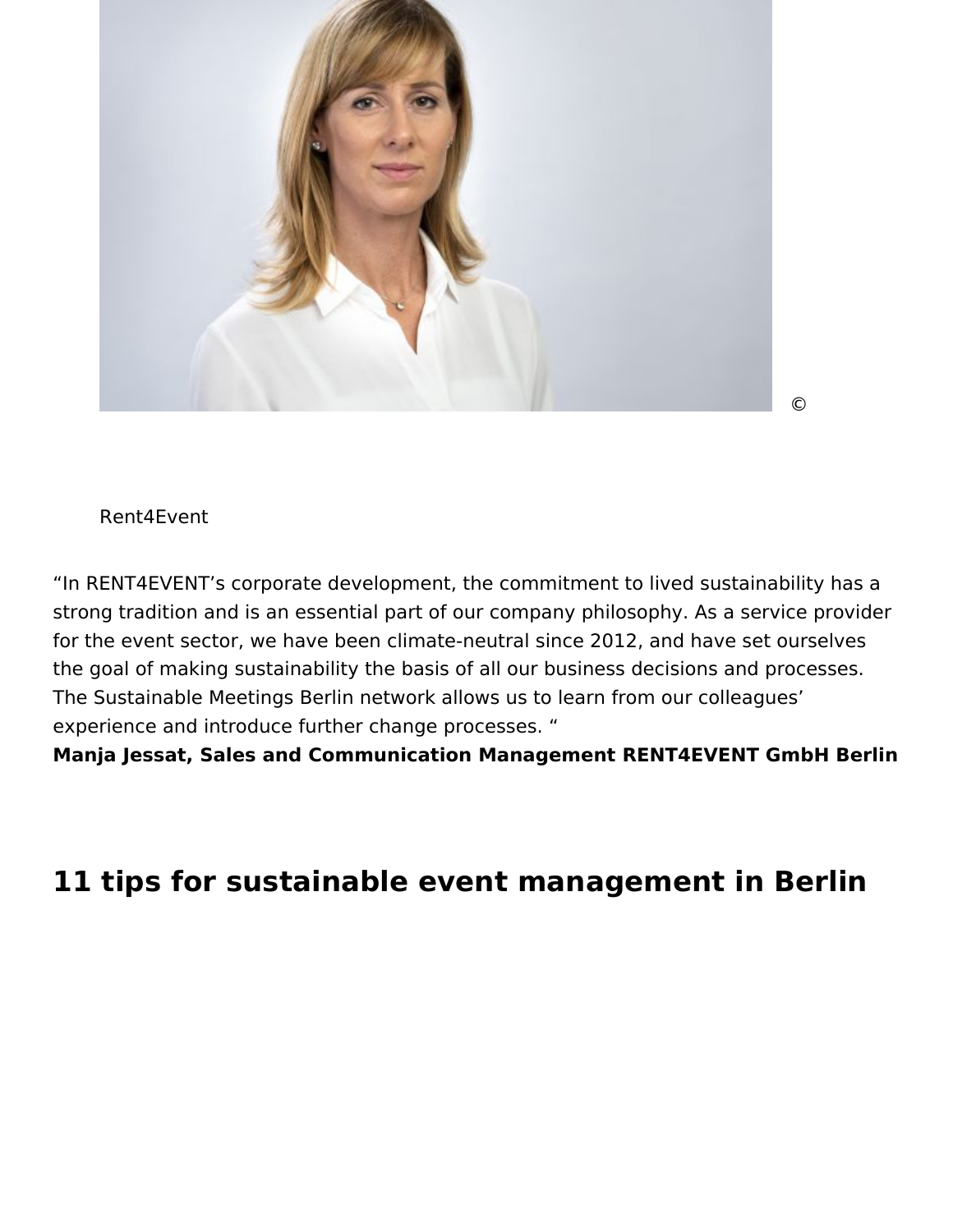© visitBerlin

As the infographic for event planners shows, sustainability is far fr choice of location, but starts with small things. Thinking sustainab the leitmotif of the entire planning process. The Berlin Convention compiled an initial list of ideas, encouraging planners to make thei sustainable.

Here is the infogtroapolhounload.

[Further topics in our sustainabilit](https://about.visitberlin.de/en/green-berlin)y special

Your contact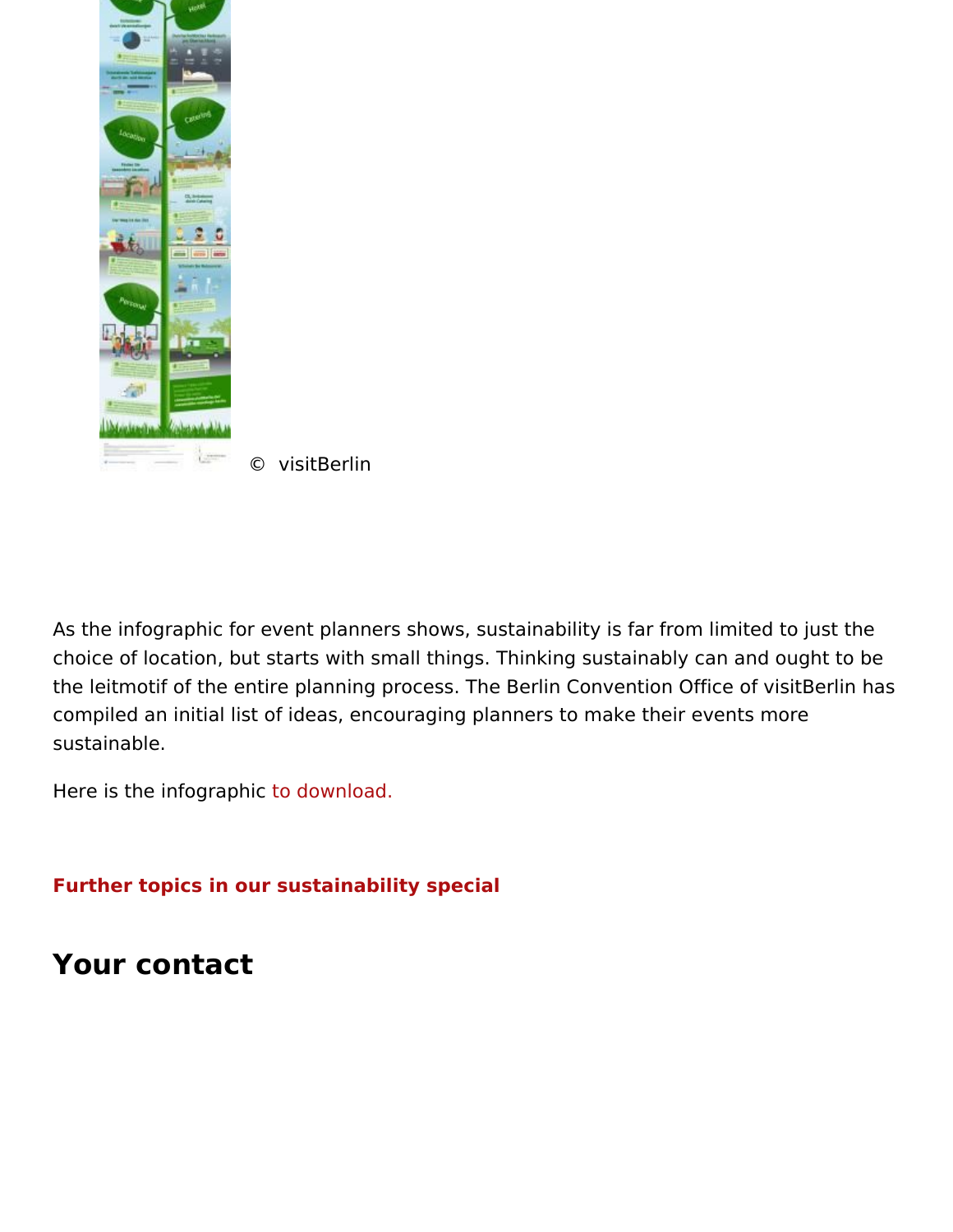Luisa Mentz

Sustainability Manager & Project lead

[luisa.mentz@visitB](mailto:luisa.mentz@visitBerlin.de)erlin.de [+49 \(0\)30 26 47 4](tel:+49(0)30264748-409)8 - 409

Kyra Gragert

Marketing Manager Conventions I Sustainable Meetings Berlin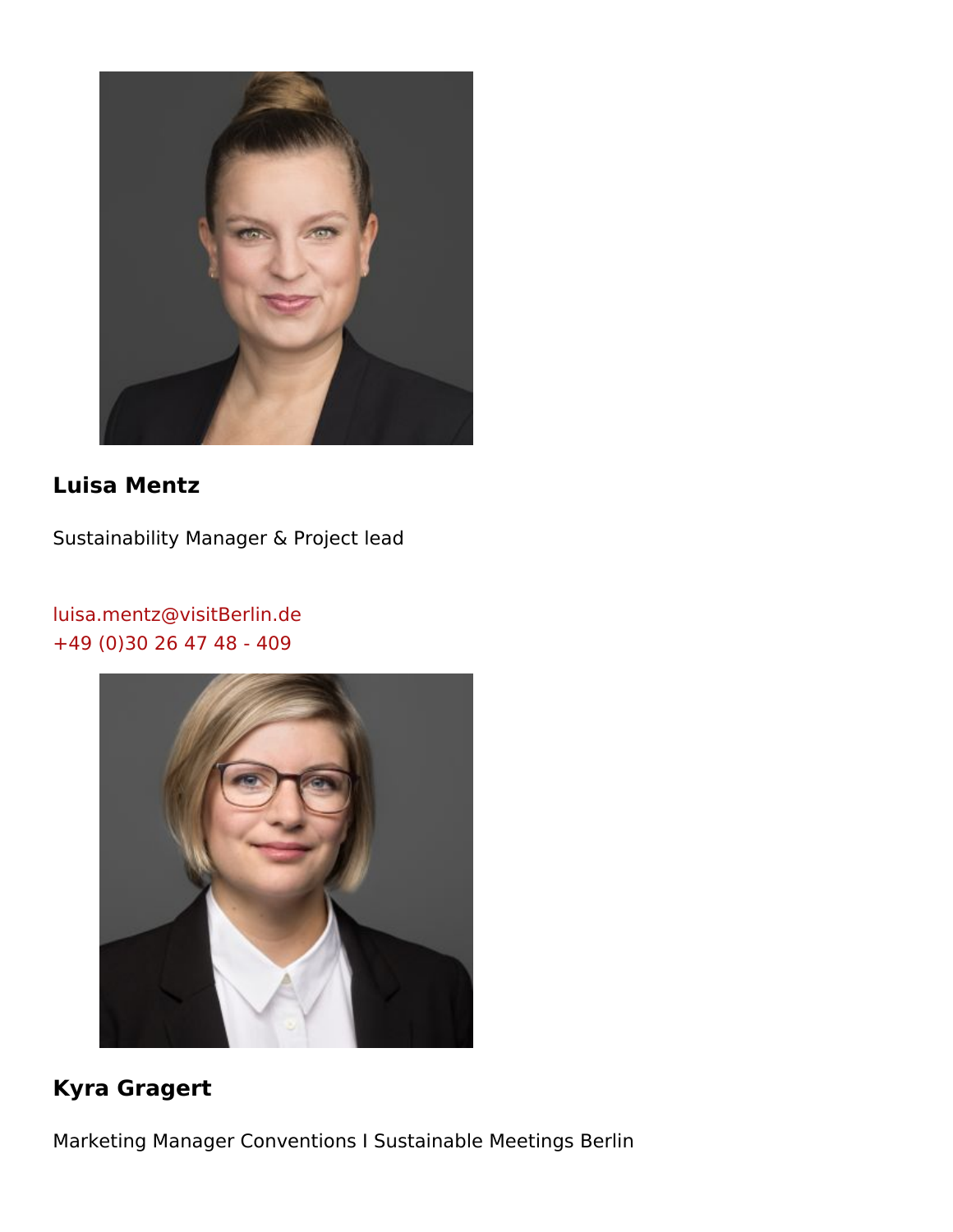[kyra.reiter@visitB](mailto:kyra.reiter@visitBerlin.de)erlin.de [+49 \(0\)30 26 47 48](tel:+49(0)30264748-329) - 329

Christian Tänzler

Spokesman

[christian.taenzler@visi](mailto:christian.taenzler@visitBerlin.de)tBerlin.de [+49 30 26 47 48](tel:+4930264748-912) - 912

Downloads

. Infografik Nachhaltig ptange im n/pdf bytes]

Related Posts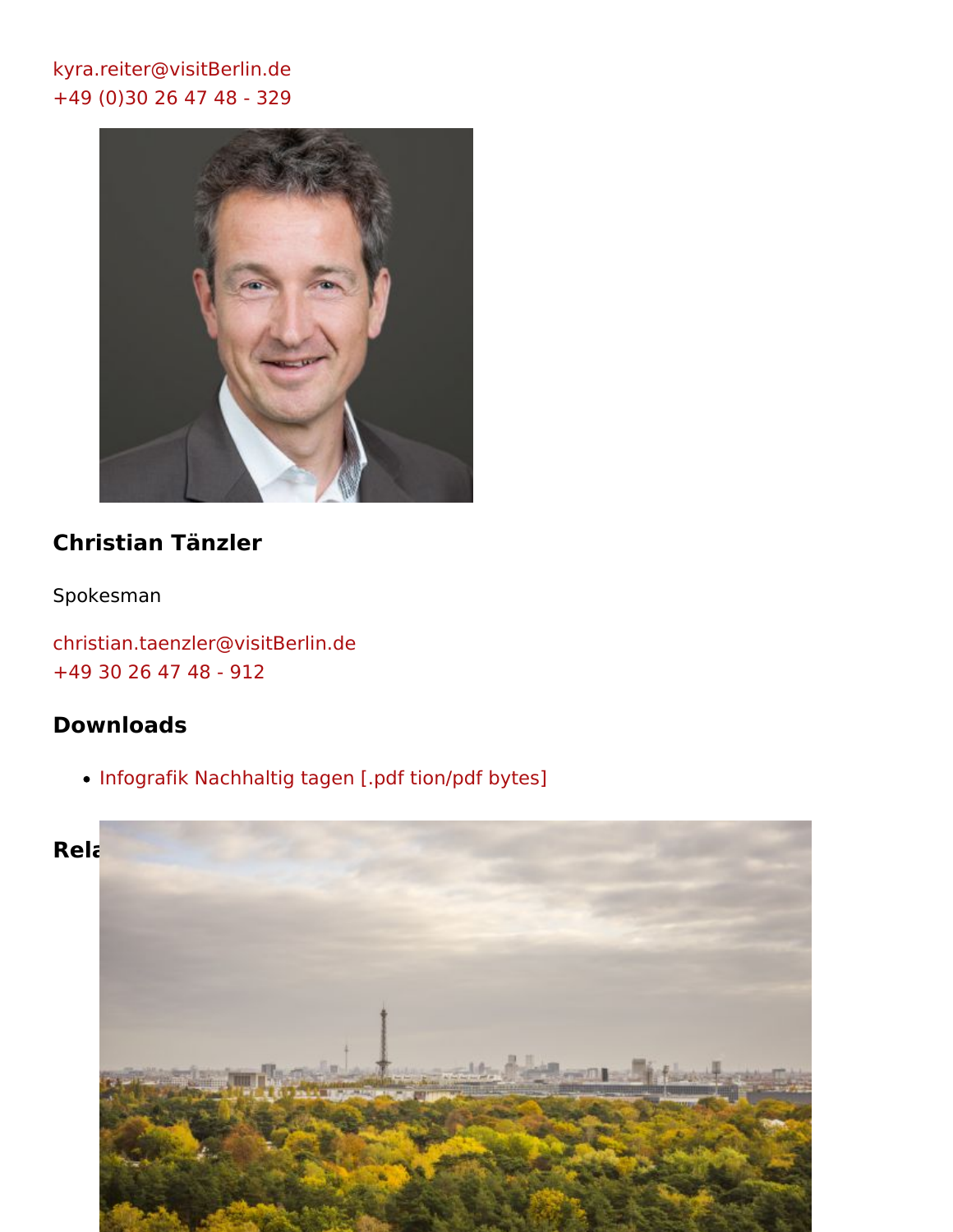© visitBerlin, Foto: Dagmar Schwelle

Nachhaltigkeitsbewegung der Berliner Veranstaltungs- und Tourismusbranche

Für eine nachhaltige Visitor Economy - Sustainable Berlin

[Nachhaltigkeitsbewegung der Vis](https://about.visitberlin.de/sustainable-berlin)itor Economy

© GettyImages

Berlin s green event location

To organise sustainable events, it is important to look at the aspec and ecological sustainability.

[Read mo](https://about.visitberlin.de/en/berlins-green-event-locations)re